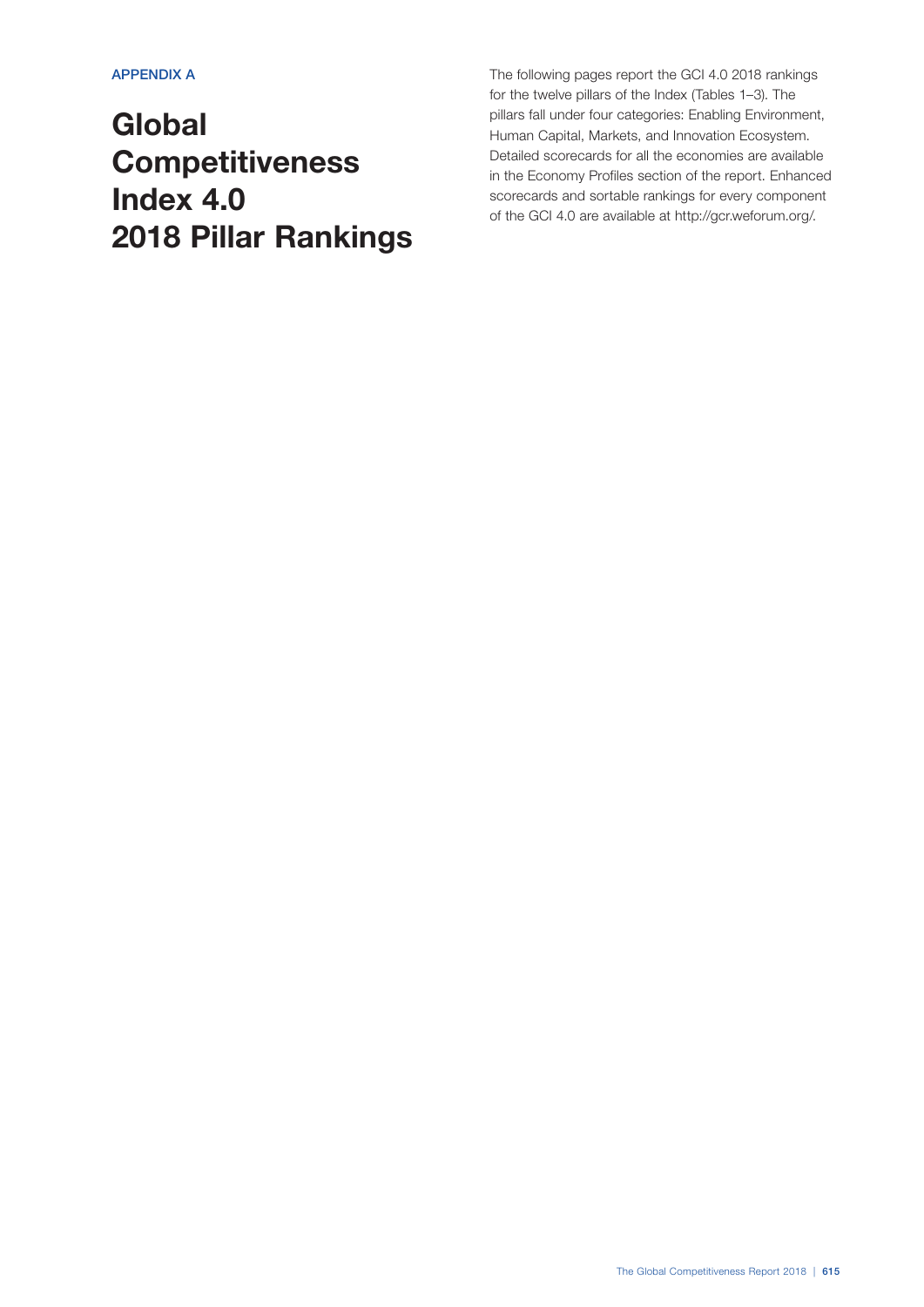## Table 1: The Global Competitiveness Index 4.0 2018: Enabling environment

|                           | <b>ENABLING ENVIRONMENT</b> |              |                   |              |                                 |                 |                                |                            |
|---------------------------|-----------------------------|--------------|-------------------|--------------|---------------------------------|-----------------|--------------------------------|----------------------------|
|                           | 1. Institutions             |              | 2. Infrastructure |              |                                 | 3. ICT adoption |                                | 4. Macroeconomic stability |
| Economy                   | Rank                        | Score        | Rank              | Score        | Rank                            | Score           | Rank                           | Score                      |
| Albania                   | 68                          | 53.9         | 100               | 57.3         | 74                              | 52.3            | 97                             | 70.0                       |
| Algeria                   | 120                         | 44.4         | 88                | 61.2         | 83                              | 47.2            | 111                            | 68.5                       |
| Angola                    | 134                         | 37.2         | 127<br>68         | 40.7         | 119                             | 27.4            | 139                            | 31.1                       |
| Argentina<br>Armenia      | 77<br>67                    | 51.5<br>54.0 | 74                | 67.6<br>66.3 | 65<br>56                        | 56.2<br>59.2    | 136<br>89                      | 44.9<br>72.4               |
| Australia                 | 15                          | 73.6         | 31                | 77.9         | 22                              | 73.5            | $\overline{1}$                 | 100.0                      |
| Austria                   | 18                          | 72.7         | 12                | 88.3         | 46                              | 64.7            | $\overline{1}$                 | 100.0                      |
| Azerbaijan                | 58                          | 55.8         | 46                | 73.6         | 69                              | 54.0            | 126                            | 59.8                       |
| Bahrain                   | 42                          | 60.9         | 30                | 78.0         | 38                              | 66.7            | 119                            | 65.3                       |
| Bangladesh                | 108                         | 46.5         | 109               | 53.4         | 102                             | 39.8            | 88                             | 72.6                       |
| Belgium<br>Benin          | 21<br>114                   | 69.8<br>45.1 | 13<br>126         | 86.5<br>41.0 | 40<br>133                       | 66.1<br>20.0    | $\overline{1}$<br>94           | 100.0<br>71.6              |
| Bolivia                   | 129                         | 41.2         | 102               | 56.2         | 87                              | 45.7            | 84                             | 73.1                       |
| Bosnia and Herzegovina    | 111                         | 45.6         | 89                | 60.7         | 86                              | 45.8            | 73                             | 74.4                       |
| Botswana                  | 62                          | 54.7         | 108               | 53.9         | 98                              | 42.0            | $\overline{1}$                 | 100.0                      |
| <b>Brazil</b>             | 93                          | 49.7         | 81                | 64.3         | 66                              | 55.6            | 122                            | 64.6                       |
| Brunei Darussalam         | 45                          | 58.3         | 54                | 71.3         | 17                              | 76.2            | 81                             | 73.7                       |
| <b>Bulgaria</b>           | 70                          | 53.6         | 58                | 69.9         | 30                              | 69.6            | 52                             | 89.2                       |
| Burkina Faso<br>Burundi   | 86<br>135                   | 50.6<br>36.3 | 128<br>132        | 37.9<br>36.6 | 124<br>134                      | 26.2<br>18.4    | 80<br>129                      | 73.8<br>56.5               |
| Cambodia                  | 126                         | 41.9         | 112               | 51.7         | 92                              | 44.4            | 74                             | 74.4                       |
| Cameroon                  | 125                         | 43.0         | 125               | 42.1         | 131                             | 22.0            | 76                             | 74.3                       |
| Canada                    | 11                          | 75.5         | 25                | 80.6         | 34                              | 68.6            | $\overline{1}$                 | 100.0                      |
| Cape Verde                | 79                          | 51.5         | 106               | 54.7         | 79                              | 48.1            | 107                            | 68.9                       |
| Chad                      | 137                         | 34.6         | 137               | 34.1         | 140                             | 12.8            | 91                             | 72.3                       |
| Chile                     | 32                          | 63.6         | 41<br>29          | 75.2         | 49                              | 61.3            | $\overline{1}$                 | 100.0                      |
| China<br>Colombia         | 65<br>89                    | 54.6<br>50.3 | 83                | 78.1<br>63.0 | 26<br>84                        | 71.5<br>46.7    | 39<br>56                       | 98.3<br>87.3               |
| Congo, Democratic Rep.    | 136                         | 36.0         | 139               | 33.1         | 137                             | 17.1            | 138                            | 39.1                       |
| Costa Rica                | 44                          | 59.1         | 78                | 65.1         | 55                              | 59.6            | 85                             | 73.0                       |
| Côte d'Ivoire             | 118                         | 44.5         | 113               | 51.2         | 104                             | 38.9            | 68                             | 75.0                       |
| Croatia                   | 74                          | 52.0         | 36                | 76.8         | 53                              | 60.2            | 106                            | 69.3                       |
| Cyprus                    | 37                          | 63.0         | 43                | 74.9         | 33                              | 68.8            | 63                             | 78.9                       |
| Czech Republic<br>Denmark | 43<br>10                    | 60.5<br>75.9 | 18<br>14          | 83.5<br>86.3 | 42<br>8                         | 65.7<br>82.3    | $\mathbf{1}$<br>$\overline{1}$ | 100.0<br>100.0             |
| Dominican Republic        | 99                          | 48.5         | 77                | 65.3         | 82                              | 47.4            | 77                             | 74.2                       |
| Ecuador                   | 100                         | 48.4         | 59                | 69.7         | 89                              | 45.7            | 87                             | 73.0                       |
| Egypt                     | 102                         | 48.1         | 56                | 70.5         | 100                             | 40.6            | 135                            | 51.0                       |
| El Salvador               | 131                         | 40.7         | 90                | 59.7         | 103                             | 39.5            | 69                             | 74.9                       |
| Estonia                   | 22                          | 69.5         | 42                | 75.2         | 14                              | 77.4            | $\overline{1}$                 | 100.0                      |
| Eswatini                  | 97                          | 48.8         | 94                | 58.8         | 125                             | 24.9            | 115                            | 67.8                       |
| Ethiopia<br>Finland       | 116<br>$\overline{2}$       | 44.9<br>81.0 | 120<br>23         | 45.5<br>82.3 | 138<br>16                       | 16.0<br>77.0    | 113<br>$\overline{1}$          | 68.0<br>100.0              |
| France                    | 23                          | 69.5         | 8                 | 90.1         | 29                              | 71.1            | 33                             | 99.9                       |
| Gambia, The               | 95                          | 49.3         | 110               | 52.1         | 114                             | 28.3            | 123                            | 63.6                       |
| Georgia                   | 40                          | 61.0         | 72                | 66.7         | 45                              | 64.8            | 72                             | 74.5                       |
| Germany                   | 16                          | 73.5         | $\overline{7}$    | 90.2         | 31                              | 69.3            | $\mathbf{1}$                   | 100.0                      |
| Ghana                     | 59                          | 55.7         | 116               | 50.3         | 88                              | 45.7            | 132                            | 54.8                       |
| Greece<br>Guatemala       | 87<br>123                   | 50.5<br>43.5 | 38<br>96          | 76.2<br>58.3 | 57<br>112                       | 58.9<br>31.1    | 83<br>75                       | 73.6<br>74.4               |
| Guinea                    | 128                         | 41.6         | 131               | 37.2         | 132                             | 21.0            | 108                            | 68.7                       |
| Haiti                     | 138                         | 32.9         | 140               | 28.6         | 129                             | 22.6            | 125                            | 61.0                       |
| Honduras                  | 117                         | 44.7         | 98                | 58.0         | 115                             | 28.1            | 78                             | 74.2                       |
| Hong Kong SAR             | $\,$ 6                      | 76.9         | $\overline{c}$    | 94.0         | $\overline{c}$                  | 87.9            | $\overline{1}$                 | 100.0                      |
| Hungary                   | 66                          | 54.2         | 28                | 78.4         | 51                              | 61.0            | 43                             | 90.0                       |
| Iceland<br>India          | 14<br>47                    | 74.3<br>57.9 | 37<br>63          | 76.4<br>68.7 | $\overline{7}$<br>117           | 82.7<br>28.0    | $\overline{1}$<br>49           | 100.0<br>89.8              |
| Indonesia                 | 48                          | 57.9         | 71                | 66.8         | 50                              | 61.1            | 51                             | 89.7                       |
| Iran, Islamic Rep.        | 121                         | 44.3         | 76                | 65.4         | 80                              | 47.6            | 117                            | 66.9                       |
| Ireland                   | 17                          | 73.1         | 34                | 77.0         | 41                              | 66.0            | 37                             | 99.4                       |
| Israel                    | 26                          | 66.3         | 20                | 83.3         | 39                              | 66.7            | 38                             | 99.1                       |
| Italy                     | 56                          | 56.4         | 21                | 83.1         | 52                              | 60.3            | 58                             | 85.0                       |
| Jamaica                   | 82<br>20                    | 50.9<br>71.1 | 82<br>5           | 63.5<br>91.5 | 91<br>$\ensuremath{\mathsf{3}}$ | 44.4<br>87.4    | 97<br>41                       | 70.0<br>93.9               |
| Japan<br>Jordan           | 50                          | 57.7         | 73                | 66.6         | 75                              | 52.3            | 101                            | 69.9                       |
| Kazakhstan                | 61                          | 54.9         | 69                | 67.3         | 44                              | 64.9            | 62                             | 80.3                       |
| Kenya                     | 64                          | 54.6         | 105               | 54.8         | 113                             | 30.2            | 104                            | 69.5                       |
| Korea, Rep.               | 27                          | 65.4         | $\,$ 6 $\,$       | 91.3         | $\mathbf{1}$                    | 91.3            | $\mathbf{1}$                   | 100.0                      |
| Kuwait                    | 57                          | 56.0         | 61                | 69.3         | 62                              | 56.8            | $\mathbf{1}$                   | 100.0                      |
| Kyrgyz Republic           | 88                          | 50.4         | 107               | 54.3         | 73                              | 52.8            | 64                             | 75.0                       |

*(Cont'd.)*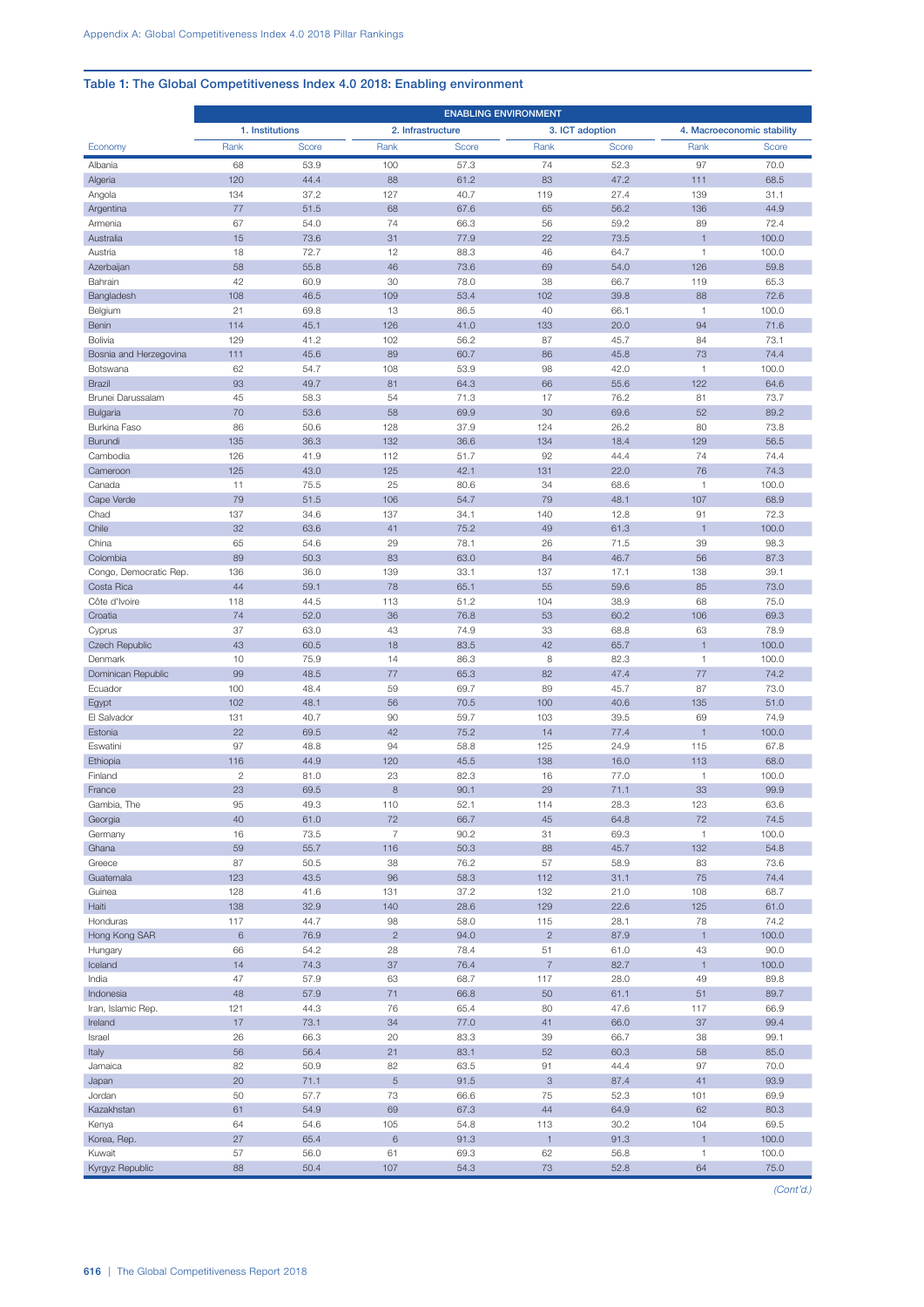#### ENABLING ENVIRONMENT 1. Institutions 2. Infrastructure 3. ICT adoption 4. Macroeconomic stability Economy Rank Score Rank Score Rank Score Rank Score Lao PDR 119 44.5 99 57.5 96 42.7 110 68.5 Latvia 49 57.9 47 73.1 11 80.4 1 100.0 Lebanon 113 45.2 95 58.5 59 57.0 114 67.9 Lesotho 107 46.5 134 35.6 107 33.5 90 72.4 Liberia 115 45.1 136 34.8 139 14.9 124 63.4 Lithuania 41 60.9 44 74.7 18 75.8 1 100.0 Luxembourg 12 75.2 16 84.7 20 74.8 1 100.0 Macedonia, FYR 85 50.6 80 64.5 70 54.0 70 74.6 Malawi 103 48.0 129 37.8 128 23.0 128 57.5 Malaysia 24 68.7 32 77.9 32 69.1 1 100.0 Mali 132 40.3 123 42.7 121 26.7 82 73.7 Malta 33 63.5 52 71.7 24 72.4 1 100.0 Mauritania 133 38.4 135 35.4 118 27.7 97 70.0 Mauritius 38 62.8 67 68.0 47 62.1 43 90.0 Mexico 105 47.7 49 72.9 76 51.3 35 99.4 Moldova 84 50.8 79 65.0 48 61.7 95 71.6 Mongolia 80 51.1 103 56.2 78 48.7 121 65.0 Montenegro 63 63 54.7 86 62.2 58 57.1 102 69.7 Morocco 54 56.6 53 71.5 93 44.2 47 90.0 Mozambique 130 41.2 130 37.3 122 26.3 137 44.5 Namibia 51 57.2 91 59.7 105 37.3 100 69.9 Nepal 98 48.5 117 48.5 101 40.5 96 70.3 Netherlands 4 77.9 4 92.4 19 75.1 1 100.0 New Zealand 1 81.6 39 76.1 23 73.4 1 100.0 Nicaragua 122 43.9 104 55.2 111 32.0 79 74.0 Nigeria 127 127 41.7 124 42.3 123 26.2 130 56.4 Norway 8 76.7 45 74.7 10 81.6 1 100.0 Oman 36 63.1 24 81.8 61 56.9 58 85.0 Pakistan 109 46.3 93 59.0 127 23.6 103 69.6 Panama 83 50.9 66 68.3 81 47.5 50 89.8 Paraguay 112 45.3 101 56.3 99 41.5 71 74.6 Peru 90 50.2 85 62.4 94 43.9 1 100.0 Philippines 101 48.3 92 59.4 67 54.8 43 90.0 Poland 53 53 57.1 27 79.3 68 54.4 1 100.0 Portugal 30 63.9 19 83.3 37 67.1 58 85.0 Qatar 31 63.8 26 80.0 9 81.9 40 96.5 Romania 46 58.1 55 71.2 36 67.1 53 89.2 Russian Federation 72 52.7 51 72.2 25 72.1 55 87.5 Rwanda 29 64.4 115 50.8 120 27.1 92 71.8 Saudi Arabia 39 39 32.2 40 75.5 54 59.9 1 100.0 Senegal 73 52.5 111 51.8 116 28.0 105 69.4 Serbia 76 51.6 48 73.0 60 56.9 64 75.0 Seychelles 52 57.1 70 67.0 63 56.6 64 75.0 Sierra Leone 106 106 106.9 133 36.3 130 22.4 134 52.3 Singapore 3 80.7 1 95.7 4 85.2 42 92.6 Slovak Republic 55 56.4 33 77.6 35 67.8 32 99.9 Slovenia 35 63.1 35 76.9 43 65.6 1 100.0 South Africa 69 69 53.8 64 68.6 85 46.1 57 86.7 Spain 28 64.5 10 89.1 21 73.8 43 90.0 Sri Lanka 78 51.5 65 68.6 109 32.9 112 68.2 Sweden 9 76.0 17 84.4 5 85.2 1 100.0 Switzerland 5 5 77.1 3 93.3 15 77.0 36 99.4 Taiwan, China 25 68.5 22 82.6 13 77.9 1 100.0 Tajikistan 81 50.9 87 61.5 108 33.0 109 68.6 Tanzania 91 50.0 119 46.0 135 18.3 86 73.0 Thailand 60 55.1 60 69.7 64 56.6 48 89.9 Trinidad and Tobago 92 49.7 97 58.0 72 53.3 54 87.8 Tunisia 75 52.0 84 62.5 90 45.1 118 65.7 Turkey 71 52.9 50 72.6 71 53.5 116 67.4 Uganda 104 47.9 121 43.2 126 24.5 93 71.6 Ukraine 110 46.3 57 70.1 77 51.0 131 55.9 United Arab Emirates 19 71.8 15 86.2 6 83.7 1 100.0 United Kingdom 7 76.8 11 89.0 28 71.1 1 100.0 United States 13 74.6 9 89.5 27 71.2 34 99.6 Uruguay 34 63.2 62 68.8 12 78.1 61 83.8 Venezuela 140 27.3 118 47.5 97 42.6 140 0.0 Viet Nam 94 49.5 75 65.4 95 43.3 64 75.0 Yemen 139 29.5 138 33.5 136 17.6 133 53.7

Zambia 96 48.8 114 51.0 106 33.7 127 58.0 Zimbabwe 124 43.0 122 42.9 110 32.6 120 65.1

#### Table 1: The Global Competitiveness Index 4.0 2018: Enabling environment *(cont'd.)*

Note: Ranks out of 140 economies and scores measured on a 0-to-100 scale.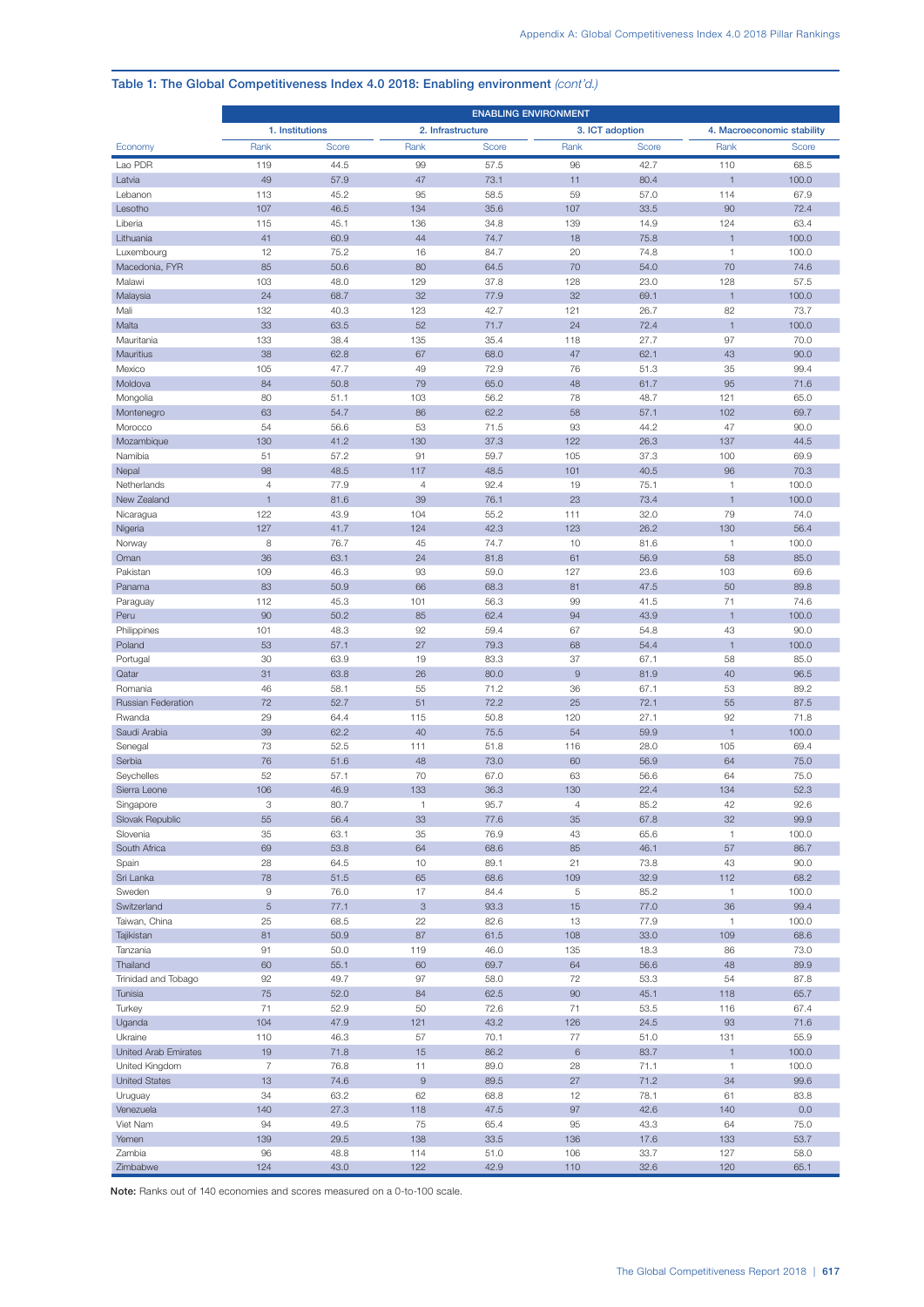## Table 2: The Global Competitiveness Index 4.0 2018: Human capital and Markets (Pillars 7–8)

|                           | <b>HUMAN CAPITAL</b> |               |                  |              | <b>MARKETS</b>   |                   |                  |                  |  |
|---------------------------|----------------------|---------------|------------------|--------------|------------------|-------------------|------------------|------------------|--|
|                           | 5. Health            |               | 6. Skills        |              |                  | 7. Product market |                  | 8. Labour market |  |
| Economy                   | Rank                 | Score         | Rank             | Score        | Rank             | Score             | Rank             | Score            |  |
| Albania                   | 45                   | 86.8          | 47               | 68.7         | 58               | 57.0              | 34               | 64.8             |  |
| Algeria                   | 66                   | 81.5          | 88               | 57.4         | 128              | 45.4              | 134              | 44.0             |  |
| Angola<br>Argentina       | 118<br>53            | 50.9<br>85.1  | 138<br>51        | 31.1<br>68.4 | 140<br>120       | 37.5<br>48.3      | 135<br>116       | 43.5<br>50.7     |  |
| Armenia                   | 61                   | 82.7          | 55               | 67.6         | 39               | 61.2              | 33               | 65.0             |  |
| Australia                 | 8                    | 98.5          | 12               | 81.0         | 8                | 70.2              | 22               | 68.5             |  |
| Austria                   | 15                   | 96.7          | 17               | 78.4         | 17               | 66.5              | 26               | 67.3             |  |
| Azerbaijan                | 91                   | 73.1          | 54               | 67.8         | 37               | 61.4              | 40               | 63.6             |  |
| Bahrain                   | 74                   | 79.2          | 28               | 73.6         | 28               | 63.0              | 46               | 63.0             |  |
| Bangladesh                | 96<br>28             | 71.2<br>94.1  | 116<br>16        | 44.0<br>79.5 | 123<br>22        | 47.8<br>64.3      | 115<br>37        | 50.9<br>64.4     |  |
| Belgium<br>Benin          | 121                  | 49.8          | 119              | 42.5         | 86               | 54.0              | 118              | 50.6             |  |
| Bolivia                   | 87                   | 75.0          | 93               | 56.6         | 119              | 48.5              | 126              | 47.5             |  |
| Bosnia and Herzegovina    | 52                   | 85.3          | 87               | 57.5         | 106              | 51.6              | 112              | 51.2             |  |
| Botswana                  | 115                  | 51.9          | 92               | 56.7         | 95               | 53.1              | 57               | 60.5             |  |
| <b>Brazil</b>             | 73                   | 79.6          | 94               | 56.0         | 117              | 48.9              | 114              | 51.0             |  |
| Brunei Darussalam         | 50                   | 85.9          | 58               | 66.0         | 44               | 60.9              | 38               | 64.2             |  |
| Bulgaria<br>Burkina Faso  | 70<br>129            | 80.0<br>40.4  | 60<br>137        | 64.7<br>31.7 | 62<br>101        | 56.7<br>52.3      | 50<br>109        | 62.0<br>51.6     |  |
| Burundi                   | 127                  | 42.2          | 134              | 32.9         | 127              | 45.6              | 133              | 44.5             |  |
| Cambodia                  | 104                  | 62.9          | 121              | 41.0         | 114              | 50.0              | 65               | 59.7             |  |
| Cameroon                  | 132                  | 39.0          | 111              | 47.4         | 109              | 51.1              | 106              | 51.9             |  |
| Canada                    | 12                   | 97.5          | 11               | 81.0         | 20               | 64.9              | 6                | 77.0             |  |
| Cape Verde                | 86                   | 75.6          | 98               | 53.3         | 96               | 52.8              | 84               | 57.6             |  |
| Chad                      | 136                  | 36.6          | 139              | 29.9         | 138              | 38.4              | 139              | 42.0             |  |
| Chile<br>China            | 30<br>44             | 93.4<br>87.0  | 42<br>63         | 69.6<br>64.1 | 13<br>55         | 68.2<br>57.4      | 45<br>69         | 63.2<br>59.3     |  |
| Colombia                  | 35                   | 90.9          | 80               | 59.9         | 85               | 54.0              | 80               | 57.9             |  |
| Congo, Democratic Rep.    | 128                  | 41.0          | 117              | 42.7         | 126              | 46.3              | 81               | 57.8             |  |
| Costa Rica                | 13                   | 97.4          | 44               | 69.1         | 46               | 60.4              | 64               | 59.7             |  |
| Côte d'Ivoire             | 133                  | 38.0          | 130              | 37.3         | 90               | 53.5              | 105              | 52.1             |  |
| Croatia                   | 51                   | 85.7          | 65               | 63.4         | 71               | 55.7              | 96               | 54.8             |  |
| Cyprus                    | 26<br>41             | 94.4<br>87.8  | 33<br>25         | 72.8<br>73.7 | 26<br>47         | 63.3<br>60.4      | 28<br>47         | 66.9<br>63.0     |  |
| Czech Republic<br>Denmark | 31                   | 93.4          | 5                | 84.9         | 15               | 66.9              | 5                | 78.0             |  |
| Dominican Republic        | 63                   | 82.5          | 90               | 57.0         | 84               | 54.1              | 51               | 61.6             |  |
| Ecuador                   | 39                   | 88.1          | 75               | 61.0         | 125              | 47.1              | 113              | 51.2             |  |
| Egypt                     | 99                   | 68.9          | 99               | 52.8         | 121              | 48.2              | 130              | 46.4             |  |
| El Salvador               | 60                   | 82.7          | 107              | 48.3         | 87               | 54.0              | 104              | 52.2             |  |
| Estonia                   | 54                   | 84.9          | 18               | 78.0         | 21               | 64.8              | 21               | 69.3             |  |
| Eswatini<br>Ethiopia      | 139<br>113           | 30.1<br>56.0  | 102<br>135       | 52.3<br>32.6 | 104<br>135       | 51.6<br>41.0      | 86<br>98         | 57.5<br>54.6     |  |
| Finland                   | 22                   | 95.4          | 1                | 87.9         | 14               | 66.9              | 19               | 70.9             |  |
| France                    | $\overline{7}$       | 99.1          | 34               | 72.6         | 31               | 62.5              | 53               | 61.5             |  |
| Gambia, The               | 111                  | 57.1          | 115              | 44.0         | 97               | 52.6              | 99               | 54.5             |  |
| Georgia                   | 80                   | 78.2          | 45               | 68.9         | 42               | 61.0              | 31               | 65.6             |  |
| Germany                   | 25                   | 94.5          | $\overline{4}$   | 85.4         | $\overline{7}$   | 72.0              | 12               | 74.1             |  |
| Ghana<br>Greece           | 112<br>21            | 56.0<br>95.7  | 104<br>39        | 51.3<br>70.4 | 61<br>63         | 56.8<br>56.7      | 89<br>107        | 55.9<br>51.8     |  |
| Guatemala                 | 89                   | 74.6          | 101              | 52.6         | 40               | 61.1              | 110              | 51.3             |  |
| Guinea                    | 130                  | 40.4          | 136              | 32.5         | 94               | 53.1              | 128              | 46.5             |  |
| Haiti                     | 122                  | 49.7          | 126              | 39.0         | 133              | 42.8              | 123              | 49.4             |  |
| Honduras                  | 85                   | 75.8          | 108              | 48.2         | 59               | 56.9              | 88               | 56.4             |  |
| Hong Kong SAR             | $\mathbf{1}$         | 100.0         | 19               | 77.4         | $\overline{c}$   | 79.0              | 11               | 74.2             |  |
| Hungary<br>Iceland        | 69<br>10             | 80.7<br>98.4  | 49<br>$\hbox{9}$ | 68.5<br>83.3 | 82<br>43         | 54.4<br>60.9      | 83<br>$\hbox{9}$ | 57.8<br>75.0     |  |
| India                     | 108                  | 59.0          | 96               | 54.5         | 110              | 50.9              | 75               | 58.3             |  |
| Indonesia                 | 95                   | 71.7          | 62               | 64.1         | 51               | 58.5              | 82               | 57.8             |  |
| Iran, Islamic Rep.        | 84                   | 77.5          | 91               | 57.0         | 134              | 42.0              | 136              | 43.1             |  |
| Ireland                   | 24                   | 95.1          | 15               | 79.9         | 23               | 64.2              | $\overline{7}$   | 76.8             |  |
| Israel                    | 11                   | 98.2          | 14               | 80.0         | 41               | 61.1              | 15               | 71.9             |  |
| Italy                     | $\,6\,$              | 99.2          | 40               | 70.1         | 30               | 62.6              | $79\,$           | 58.1             |  |
| Jamaica<br>Japan          | 75<br>$\mathbf{1}$   | 79.2<br>100.0 | 76<br>26         | 60.9<br>73.7 | 72<br>$\sqrt{5}$ | 55.7<br>72.9      | 27<br>18         | 67.2<br>71.1     |  |
| Jordan                    | 78                   | 78.4          | 61               | 64.4         | 88               | 53.8              | 91               | 55.6             |  |
| Kazakhstan                | 97                   | 70.8          | 57               | 67.0         | 57               | 57.3              | 30               | 65.8             |  |
| Kenya                     | 110                  | 58.1          | 95               | 55.4         | 79               | 54.8              | 60               | 59.9             |  |
| Korea, Rep.               | 19                   | 96.1          | 27               | 73.6         | 67               | 56.2              | 48               | 62.4             |  |
| Kuwait                    | 38                   | 88.2          | 79               | 60.1         | 69               | 55.9              | 120              | 50.0             |  |
| Kyrgyz Republic           | 98                   | 70.2          | 82               | 58.8         | 105              | 51.6              | 85               | 57.5             |  |

*(Cont'd.)*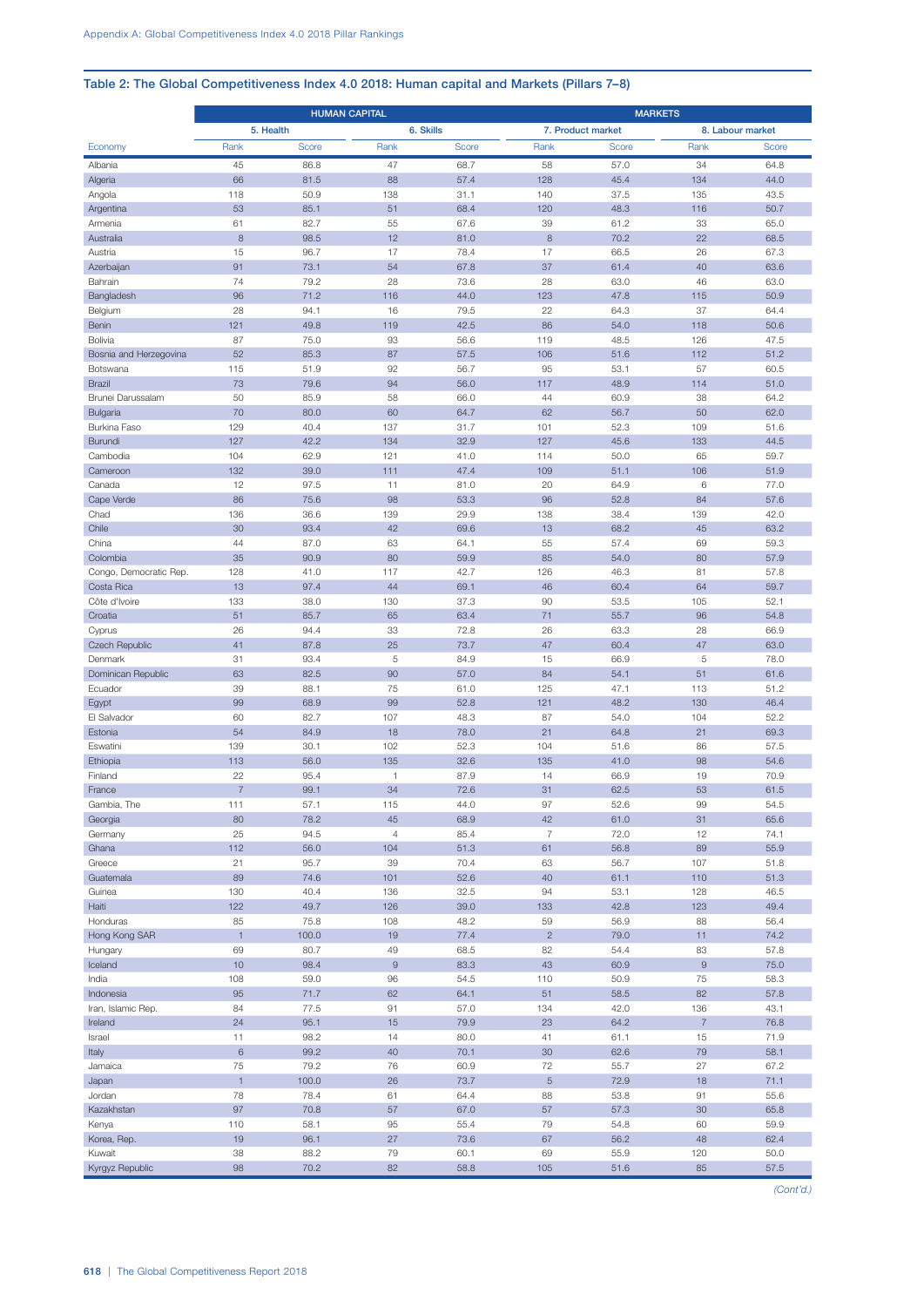|                                        | <b>HUMAN CAPITAL</b> |              |                |              | <b>MARKETS</b>                  |                   |                   |                  |
|----------------------------------------|----------------------|--------------|----------------|--------------|---------------------------------|-------------------|-------------------|------------------|
|                                        | 5. Health            |              |                | 6. Skills    |                                 | 7. Product market |                   | 8. Labour market |
| Economy                                | Rank                 | <b>Score</b> | Rank           | <b>Score</b> | Rank                            | Score             | Rank              | Score            |
| Lao PDR                                | 107                  | 59.6         | 105            | 49.5         | 91                              | 53.5              | 94                | 55.4             |
| Latvia                                 | 76                   | 78.8         | 23             | 74.5         | 49                              | 59.8              | 29                | 66.8             |
| Lebanon                                | 37                   | 88.4         | 64             | 63.6         | 108                             | 51.2              | 101               | 54.2             |
| Lesotho                                | 140                  | 11.9         | 110            | 47.8         | 93                              | 53.2              | 61                | 59.9             |
| Liberia<br>Lithuania                   | 123<br>77            | 47.7<br>78.8 | 129<br>31      | 37.8<br>73.3 | 124<br>53                       | 47.2<br>57.7      | 108<br>32         | 51.8<br>65.2     |
| Luxembourg                             | 14                   | 96.8         | 22             | 74.7         | $\mathrel{\mathsf{g}}$          | 69.3              | 13                | 73.7             |
| Macedonia, FYR                         | 71                   | 80.0         | 81             | 59.0         | 107                             | 51.5              | 78                | 58.1             |
| Malawi                                 | 131                  | 39.7         | 127            | 38.1         | 116                             | 49.2              | 76                | 58.2             |
| Malaysia                               | 62                   | 82.6         | 24             | 74.2         | 24                              | 63.6              | 20                | 70.2             |
| Mali                                   | 126                  | 42.8         | 133            | 34.1         | 113                             | 50.4              | 127               | 46.6             |
| Malta                                  | 16                   | 96.6         | 35             | 72.4         | 36                              | 61.5              | 24                | 67.8             |
| Mauritania<br>Mauritius                | 103<br>83            | 65.6<br>77.7 | 131<br>74      | 34.6<br>61.0 | 136<br>19                       | 39.4<br>65.6      | 137<br>74         | 42.8<br>58.3     |
| Mexico                                 | 56                   | 84.6         | 86             | 57.9         | 54                              | 57.5              | 100               | 54.4             |
| Moldova                                | 92                   | 72.7         | 73             | 61.2         | 70                              | 55.7              | 71                | 59.1             |
| Mongolia                               | 105                  | 62.2         | 89             | 57.4         | 100                             | 52.3              | 41                | 63.5             |
| Montenegro                             | 55                   | 84.8         | 52             | 68.1         | 45                              | 60.9              | 25                | 67.5             |
| Morocco                                | 88                   | 74.9         | 114            | 45.2         | 75                              | 55.2              | 119               | 50.0             |
| Mozambique                             | 135                  | 37.7         | 140            | 28.2         | 115                             | 49.6              | 138               | 42.5             |
| Namibia                                | 117                  | 51.5         | 100            | 52.7         | 80                              | 54.4              | 39                | 63.7             |
| Nepal<br>Netherlands                   | 102<br>20            | 66.8<br>96.0 | 106<br>6       | 48.4<br>84.5 | 130<br>6                        | 44.8<br>72.3      | 125<br>10         | 49.1<br>74.9     |
| New Zealand                            | 18                   | 96.2         | 10             | 83.2         | $\overline{4}$                  | 73.5              | $\overline{4}$    | 78.4             |
| Nicaragua                              | 36                   | 90.4         | 113            | 45.5         | 89                              | 53.8              | 103               | 52.8             |
| Nigeria                                | 119                  | 50.9         | 124            | 40.2         | 99                              | 52.4              | 73                | 58.5             |
| Norway                                 | 9                    | 98.4         | 8              | 83.9         | 29                              | 62.8              | 14                | 73.5             |
| Oman                                   | 65                   | 81.9         | 36             | 71.6         | 33                              | 62.5              | 93                | 55.6             |
| Pakistan                               | 109                  | 58.2         | 125            | 39.9         | 122                             | 47.9              | 121               | 49.7             |
| Panama                                 | 33                   | 91.8         | 85             | 58.2         | 52                              | 58.0              | 87                | 56.5             |
| Paraguay<br>Peru                       | 81<br>32             | 78.0<br>93.3 | 103<br>83      | 51.8<br>58.6 | 68<br>50                        | 56.1<br>59.5      | 97<br>72          | 54.6<br>58.8     |
| Philippines                            | 101                  | 67.6         | 67             | 62.9         | 60                              | 56.9              | 36                | 64.5             |
| Poland                                 | 49                   | 86.2         | 32             | 72.9         | 38                              | 61.2              | 62                | 59.8             |
| Portugal                               | 23                   | 95.3         | 41             | 69.9         | 35                              | 61.9              | 35                | 64.7             |
| Qatar                                  | 40                   | 88.0         | 38             | 70.7         | 25                              | 63.6              | 54                | 61.3             |
| Romania                                | 72                   | 79.8         | 69             | 61.8         | 56                              | 57.3              | 56                | 60.7             |
| <b>Russian Federation</b>              | 100                  | 68.5<br>60.9 | 50<br>123      | 68.5<br>40.9 | 83<br>65                        | 54.2              | 67<br>49          | 59.5             |
| Rwanda<br>Saudi Arabia                 | 106<br>64            | 82.4         | 30             | 73.4         | 32                              | 56.6<br>62.5      | 102               | 62.1<br>53.4     |
| Senegal                                | 114                  | 55.9         | 118            | 42.5         | 81                              | 54.4              | 92                | 55.6             |
| Serbia                                 | 67                   | 81.5         | 56             | 67.5         | 66                              | 56.5              | 52                | 61.5             |
| Seychelles                             | 82                   | 78.0         | 43             | 69.3         | 48                              | 60.1              | 23                | 67.8             |
| Sierra Leone                           | 137                  | 36.3         | 128            | 38.1         | 132                             | 44.1              | 132               | 44.7             |
| Singapore                              | 1                    | 100.0        | 20             | 76.0         | $\mathbf{1}$                    | 81.2              | 3                 | 80.2             |
| Slovak Republic                        | 57                   | 84.0         | 48             | 68.6         | 78                              | 55.0              | 58                | 60.2             |
| Slovenia<br>South Africa               | 34<br>125            | 91.6<br>43.2 | 29<br>84       | 73.5<br>58.4 | 27<br>$74$                      | 63.1<br>55.2      | 43<br>55          | 63.4<br>61.0     |
| Spain                                  | $\mathbf{1}$         | 100.0        | 37             | 70.7         | 34                              | 62.0              | 68                | 59.5             |
| Sri Lanka                              | 46                   | 86.7         | 70             | 61.7         | 129                             | 44.9              | 117               | 50.6             |
| Sweden                                 | 17                   | 96.5         | $\overline{7}$ | 84.2         | 10                              | 68.8              | 17                | 71.1             |
| Switzerland                            | $\overline{5}$       | 99.8         | $\sqrt{2}$     | 87.3         | 16                              | 66.8              | $\overline{c}$    | 80.4             |
| Taiwan, China                          | 27                   | 94.2         | 21             | 75.6         | 18                              | 65.7              | 16                | 71.4             |
| Tajikistan                             | 93                   | 72.2         | 72             | 61.4         | 64                              | 56.6              | 70                | 59.2             |
| Tanzania<br>Thailand                   | 116<br>42            | 51.7<br>87.3 | 120<br>66      | 41.5<br>63.0 | 112<br>92                       | 50.6<br>53.4      | 95<br>44          | 54.8<br>63.3     |
| Trinidad and Tobago                    | 90                   | 73.5         | 68             | 62.6         | 98                              | 52.4              | 59                | 60.2             |
| Tunisia                                | 58                   | 83.2         | 71             | 61.4         | 103                             | 51.7              | 129               | 46.4             |
| Turkey                                 | 48                   | 86.2         | $77 \,$        | 60.5         | 76                              | 55.2              | 111               | 51.2             |
| Uganda                                 | 124                  | 44.8         | 122            | 40.9         | 118                             | 48.7              | 63                | 59.8             |
| Ukraine                                | 94                   | 72.0         | 46             | 68.9         | 73                              | 55.3              | 66                | 59.5             |
| United Arab Emirates                   | 79                   | 78.4         | 53             | 68.1         | 11                              | 68.8              | 42                | 63.4             |
| United Kingdom<br><b>United States</b> | 29<br>47             | 93.9<br>86.5 | 13<br>3        | 80.2<br>86.3 | 12<br>$\ensuremath{\mathsf{3}}$ | 68.7<br>73.8      | 8<br>$\mathbf{1}$ | 76.5<br>81.9     |
| Uruguay                                | 43                   | 87.3         | 59             | 65.3         | $77 \,$                         | 55.2              | 77                | 58.1             |
| Venezuela                              | 59                   | 83.0         | 78             | 60.2         | 137                             | 39.2              | 131               | 46.1             |
| Viet Nam                               | 68                   | 81.0         | 97             | 54.3         | 102                             | 52.1              | 90                | 55.6             |
| Yemen                                  | 120                  | 50.0         | 132            | 34.4         | 131                             | 44.2              | 140               | 37.6             |
| Zambia                                 | 138                  | 35.8         | 112            | 47.1         | 111                             | 50.7              | 124               | 49.1             |
| Zimbabwe                               | 134                  | 37.7         | 109            | 48.1         | 139                             | 38.2              | 122               | 49.7             |

## Table 2: The Global Competitiveness Index 4.0 2018: Human capital and Markets (Pillars 7–8) *(cont'd.)*

Note: Ranks out of 140 economies and scores measured on a 0-to-100 scale.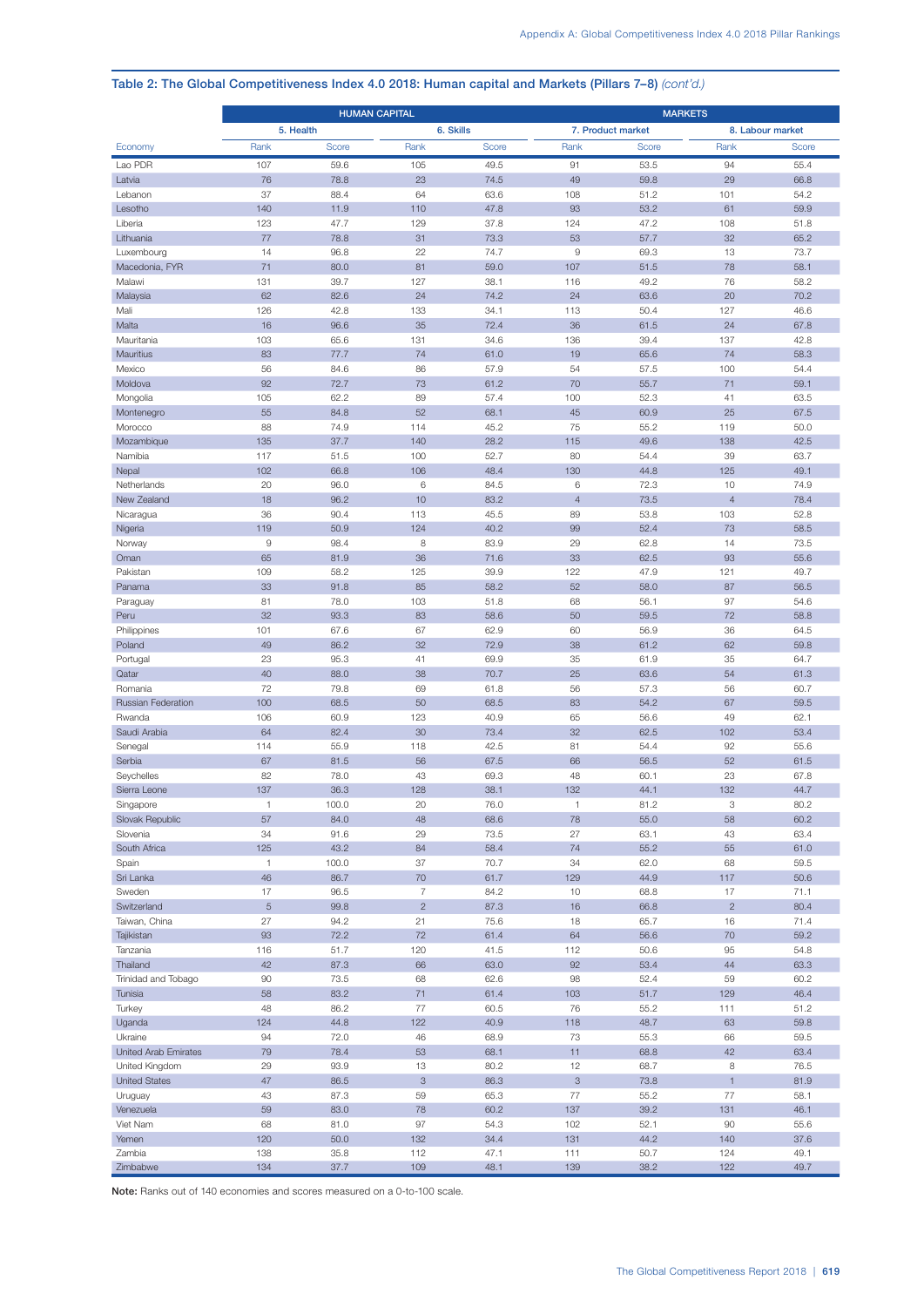## Table 3: The Global Competitiveness Index 4.0 2018: Markets (Pillars 9–10) and Innovation ecosystem

|                           | <b>MARKETS</b>      |              |                 |              | <b>INNOVATION ECOSYSTEM</b> |                       |                           |              |  |
|---------------------------|---------------------|--------------|-----------------|--------------|-----------------------------|-----------------------|---------------------------|--------------|--|
|                           | 9. Financial system |              | 10. Market size |              |                             | 11. Business dynamism | 12. Innovation capability |              |  |
| Economy                   | Rank                | Score        | Rank            | Score        | Rank                        | Score                 | Rank                      | Score        |  |
| Albania                   | 105                 | 51.3         | 108             | 39.2         | 48                          | 64.1                  | 91                        | 31.7         |  |
| Algeria                   | 122                 | 47.8         | 38              | 66.4         | 113                         | 51.3                  | 106                       | 29.9         |  |
| Angola                    | 137                 | 40.1         | 66              | 53.9         | 137                         | 34.5                  | 140                       | 16.8         |  |
| Argentina                 | 97                  | 52.5         | 34              | 68.6         | 84                          | 55.4                  | 54                        | 40.5         |  |
| Armenia                   | 87                  | 54.2         | 118             | 36.7         | 62                          | 60.2                  | 60                        | 38.8         |  |
| Australia                 | 13                  | 85.6         | 25              | 72.3         | 15                          | 75.2                  | 18                        | 69.8         |  |
| Austria                   | 28                  | 72.9         | 43              | 64.3         | 26                          | 69.9                  | 15                        | 74.3         |  |
| Azerbaijan<br>Bahrain     | 96<br>33            | 52.6<br>70.3 | 65<br>90        | 54.0<br>45.8 | 31<br>54                    | 68.8<br>61.9          | 71<br>72                  | 36.0<br>35.9 |  |
| Bangladesh                | 103                 | 51.8         | 36              | 66.5         | 120                         | 50.0                  | 102                       | 30.6         |  |
| Belgium                   | 24                  | 78.4         | 33              | 68.9         | 18                          | 73.8                  | 17                        | 73.4         |  |
| Benin                     | 132                 | 43.8         | 125             | 34.9         | 105                         | 52.7                  | 126                       | 26.7         |  |
| Bolivia                   | 85                  | 54.8         | 87              | 46.2         | 130                         | 45.0                  | 122                       | 26.9         |  |
| Bosnia and Herzegovina    | 83                  | 55.1         | 99              | 41.8         | 106                         | 52.7                  | 114                       | 28.2         |  |
| Botswana                  | 69                  | 59.5         | 111             | 38.6         | 103                         | 53.0                  | 101                       | 30.6         |  |
| <b>Brazil</b>             | 57                  | 63.2         | 10              | 80.9         | 108                         | 52.4                  | 40                        | 47.8         |  |
| Brunei Darussalam         | 107                 | 51.2         | 115             | 37.0         | 68                          | 58.5                  | 79                        | 33.9         |  |
| Bulgaria                  | 71                  | 58.2         | 64              | 54.6         | 61                          | 60.3                  | 48                        | 43.9         |  |
| Burkina Faso              | 124                 | 47.6         | 112             | 38.3         | 112                         | 51.6                  | 130                       | 24.9         |  |
| Burundi<br>Cambodia       | 135<br>92           | 42.2<br>53.6 | 136<br>88       | 22.6<br>46.2 | 123<br>128                  | 48.8<br>45.3          | 131<br>96                 | 23.8<br>31.2 |  |
| Cameroon                  | 130                 | 45.0         | 89              | 46.0         | 117                         | 50.3                  | 109                       | 29.1         |  |
| Canada                    | 11                  | 86.1         | 15              | 76.7         | 13                          | 76.0                  | 13                        | 75.0         |  |
| Cape Verde                | 75                  | 57.3         | 138             | 17.1         | 131                         | 44.0                  | 137                       | 21.4         |  |
| Chad                      | 139                 | 38.7         | 120             | 36.7         | 138                         | 28.6                  | 136                       | 21.6         |  |
| Chile                     | 20                  | 80.3         | 46              | 62.7         | 46                          | 64.3                  | 53                        | 41.3         |  |
| China                     | 30                  | 71.9         | $\mathbf{1}$    | 100.0        | 43                          | 64.6                  | 24                        | 64.4         |  |
| Colombia                  | 53                  | 63.8         | 37              | 66.5         | 49                          | 63.6                  | 73                        | 35.5         |  |
| Congo, Democratic Rep.    | 133                 | 43.6         | 96              | 42.8         | 133                         | 40.5                  | 139                       | 18.8         |  |
| Costa Rica                | 68                  | 59.8         | 86              | 46.2         | 80                          | 55.9                  | 55                        | 40.4         |  |
| Côte d'Ivoire             | 115<br>62           | 49.0<br>60.6 | 83<br>78        | 47.8<br>49.5 | 88<br>81                    | 55.3                  | 113<br>63                 | 28.3         |  |
| Croatia<br>Cyprus         | 95                  | 53.3         | 110             | 39.1         | 34                          | 55.7<br>66.9          | 45                        | 37.7<br>44.7 |  |
| Czech Republic            | 40                  | 67.5         | 42              | 64.6         | 25                          | 70.2                  | 29                        | 57.3         |  |
| Denmark                   | 12                  | 85.8         | 55              | 59.6         | 6                           | 79.1                  | 12                        | 75.4         |  |
| Dominican Republic        | 70                  | 58.8         | 69              | 53.1         | 90                          | 54.8                  | 94                        | 31.4         |  |
| Ecuador                   | 82                  | 55.1         | 68              | 53.7         | 129                         | 45.2                  | 88                        | 32.0         |  |
| Egypt                     | 99                  | 52.3         | 24              | 72.8         | 97                          | 54.1                  | 64                        | 37.7         |  |
| El Salvador               | 64                  | 60.1         | 95              | 43.2         | 111                         | 51.6                  | 123                       | 26.9         |  |
| Estonia                   | 46                  | 65.9         | 97              | 42.3         | 29                          | 69.3                  | 33                        | 52.5         |  |
| Eswatini                  | 102                 | 51.9         | 133             | 27.0         | 116                         | 50.7                  | 134                       | 22.7         |  |
| Ethiopia<br>Finland       | 126<br>3            | 46.0<br>89.7 | 63<br>61        | 54.6<br>57.4 | 125<br>8                    | 47.9<br>78.3          | 127<br>10                 | 26.5<br>76.3 |  |
| France                    | 17                  | 82.9         | 9               | 81.5         | 28                          | 69.4                  | 11                        | 76.1         |  |
| Gambia, The               | 110                 | 49.6         | 140             | 16.0         | 126                         | 47.9                  | 104                       | 30.4         |  |
| Georgia                   | 88                  | 54.1         | 102             | 40.9         | 53                          | 62.1                  | 85                        | 32.7         |  |
| Germany                   | 21                  | 80.2         | $\,$ 5 $\,$     | 85.8         | $\sqrt{2}$                  | 81.6                  | $\mathbf{1}$              | 87.5         |  |
| Ghana                     | 112                 | 49.6         | 73              | 51.8         | 87                          | 55.3                  | 83                        | 32.7         |  |
| Greece                    | 114                 | 49.4         | 58              | 59.0         | $72\,$                      | 58.0                  | 44                        | 45.0         |  |
| Guatemala                 | 74                  | 57.4         | 74              | 50.8         | 91                          | 54.6                  | 100                       | 30.7         |  |
| Guinea                    | 111                 | 49.6         | 116             | 37.0         | 65                          | 59.4                  | 90                        | 31.8         |  |
| Haiti                     | 134                 | 42.9         | 129             | 33.3         | 140                         | 14.9                  | 138                       | 20.3         |  |
| Honduras<br>Hong Kong SAR | 67<br>$\sqrt{2}$    | 59.8<br>90.1 | 98<br>26        | 41.9<br>71.1 | 100<br>17                   | 53.9<br>74.5          | 92<br>26                  | 31.5<br>61.9 |  |
| Hungary                   | 66                  | 59.8         | 48              | 61.7         | 75                          | 57.2                  | 39                        | 48.0         |  |
| Iceland                   | 36                  | 69.3         | 131             | 31.5         | 11                          | 76.6                  | 23                        | 65.7         |  |
| India                     | 35                  | 69.5         | 3               | 92.7         | 58                          | 61.2                  | 31                        | 53.8         |  |
| Indonesia                 | 52                  | 63.9         | $\,8\,$         | 81.6         | 30                          | 69.0                  | 68                        | 37.1         |  |
| Iran, Islamic Rep.        | 98                  | 52.5         | 19              | 74.5         | 119                         | 50.0                  | 65                        | 37.6         |  |
| Ireland                   | 37                  | 68.5         | 44              | 64.0         | 10                          | 76.9                  | 21                        | 67.0         |  |
| Israel                    | 22                  | 80.1         | 57              | 59.2         | 5                           | 79.6                  | 16                        | 74.0         |  |
| Italy                     | 49                  | 64.3         | 12              | 79.1         | 42                          | 65.4                  | 22                        | 65.8         |  |
| Jamaica                   | 50                  | 64.0         | 123             | 36.1         | 32                          | 68.5                  | 76                        | 34.3         |  |
| Japan                     | 10                  | 86.4         | $\overline{4}$  | 86.7         | 14                          | 75.7                  | $\,6\,$                   | 79.3         |  |
| Jordan                    | 32                  | 70.7         | 81              | 48.7         | 94                          | 54.4                  | 59                        | 38.9         |  |
| Kazakhstan                | 100<br>73           | 52.2<br>57.8 | 45<br>71        | 63.0<br>52.2 | 37<br>63                    | 66.0<br>60.2          | 87<br>69                  | 32.1<br>36.5 |  |
| Kenya<br>Korea, Rep.      | 19                  | 81.4         | 14              | 78.5         | 22                          | 71.6                  | $\mathbf{8}$              | 78.2         |  |
| Kuwait                    | 48                  | 64.8         | 54              | 59.9         | 96                          | 54.2                  | 103                       | 30.5         |  |
| Kyrgyz Republic           | 118                 | 48.5         | 124             | 36.0         | 93                          | 54.5                  | 125                       | 26.7         |  |
|                           |                     |              |                 |              |                             |                       |                           |              |  |

*(Cont'd.)*